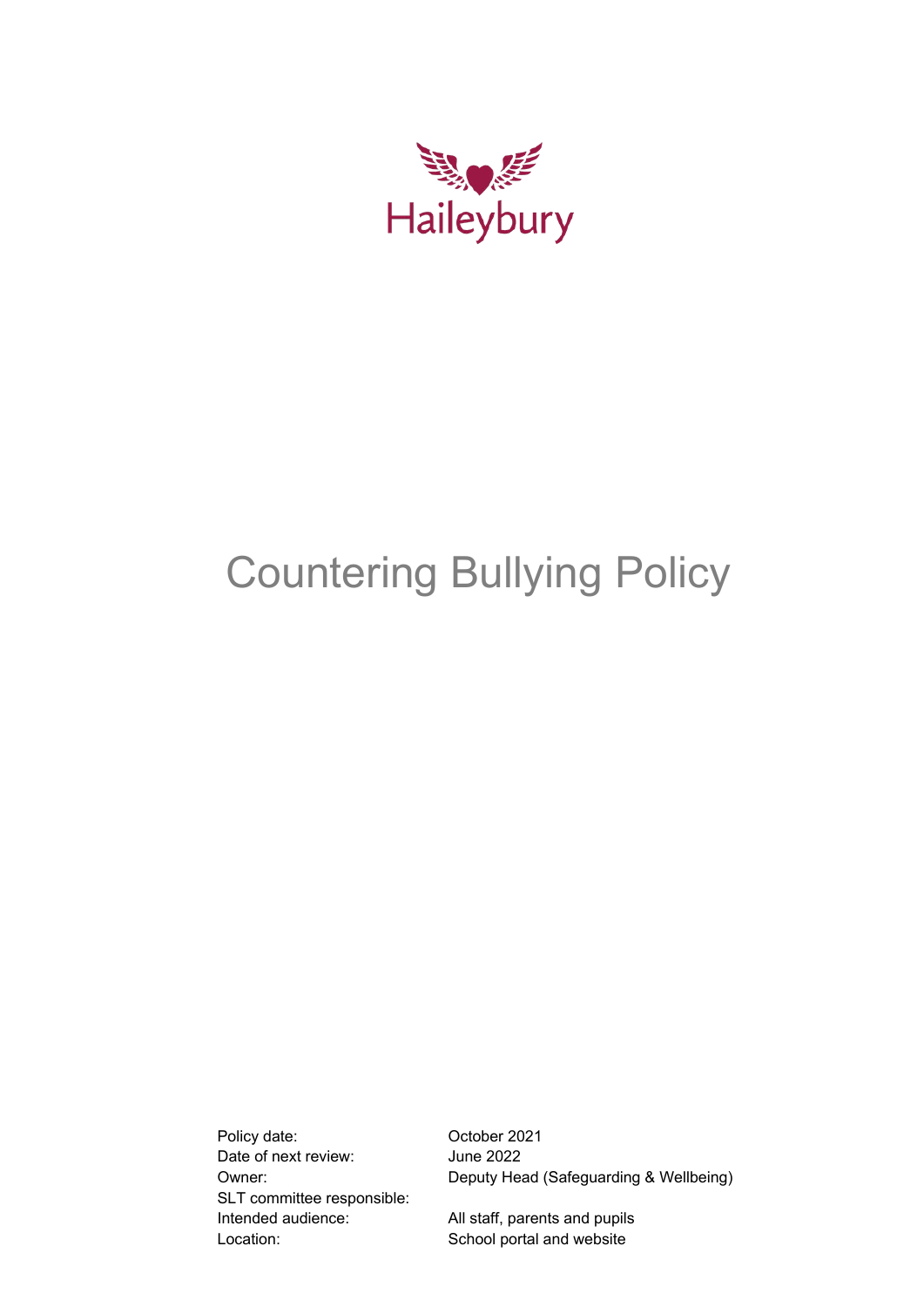## **1. Aims and Objectives**

1.1. Haileybury is committed to being a welcoming and friendly community where unkindness and bullying, or peer on peer abuse, have no place. We encourage pupils to respect one another and to be helpful and tolerant in their approach. We expect all members of our community to adhere to this policy to ensure that bullying does not take place at our school.

## **2. Definitions**

- 2.1. **Peer on peer abuse**  this is the term used to describe a situation where one pupil abuses another. It is defined in "Keeping Children Safe in Education" as follows: 'This can include (but is not limited to) bullying (including cyberbullying); sexual violence and sexual harassment; physical abuse such as hitting, kicking, shaking, biting, hair pulling, or otherwise causing physical harm; sexting and initiating/hazing type violence and rituals.'
- 2.2. Bullying is characteristically repeated behaviour by any pupil where the intention is to cause hurt, harm or distress to another. A single incident with these intentions can also be considered as bullying and as such peer on peer abuse.
- 2.3. Bullying can involve an imbalance of power between the bully (or bullies) and the person being bullied. This is particularly so when the behaviour is directed towards someone who is younger, weaker (mentally or physically) or socially less confident.
- 2.4. Bullying can take many forms including physical assault, emotional or verbal abuse, and cyberbullying such as the sending of hurtful emails or text messages, the sharing of pictures, and the use of social websites to victimise others.
- 2.5. The abuse of property, or the deliberate isolation or exclusion of an individual is also bullying and therefore peer on peer abuse.
- 2.6. Any behaviour which is frightening and intended to cause pain, anxiety and humiliation is bullying. This includes initiation ceremonies or hazing.
- 2.7. Bullying may involve victimising and/or humiliating someone, which could be on account of their age, race, nationality, religion, beliefs, culture, gender, sexuality, special educational needs, disability, or because a child is adopted or is a carer. This is discrimination and bullying. It can also amount to harassment.

## **3. Seriousness and Impact**

- 3.1. The School takes all forms of bullying extremely seriously. Any bullying will be dealt with in accordance with the Rewards, Behaviour and Sanctions Policy. This policy should also be read in conjunction with Haileybury's [Safeguarding and Child Protection Policy,](https://www.haileybury.com/policies-publications/) particularly the sections relating to peer on peer abuse, as well as the Schools ICT Acceptable Use Policy.
- 3.2. As well as the risk of physical injury, bullying may cause serious and lasting psychological damage to a victim. As well as addressing the act of bullying itself, the School is committed to supporting and caring for the victims of bullying.

## **4. Scope of this Policy**

- 4.1. This policy is applicable to all current Haileybury pupils and their interactions with others in any form, e.g. direct, indirect or online, whether during term time or the holidays.
- 4.2. It should also be used by staff in dealing with matters of bullying by pupils (or peer on peer abuse) including those where victims of bullying outside Haileybury are brought to the attention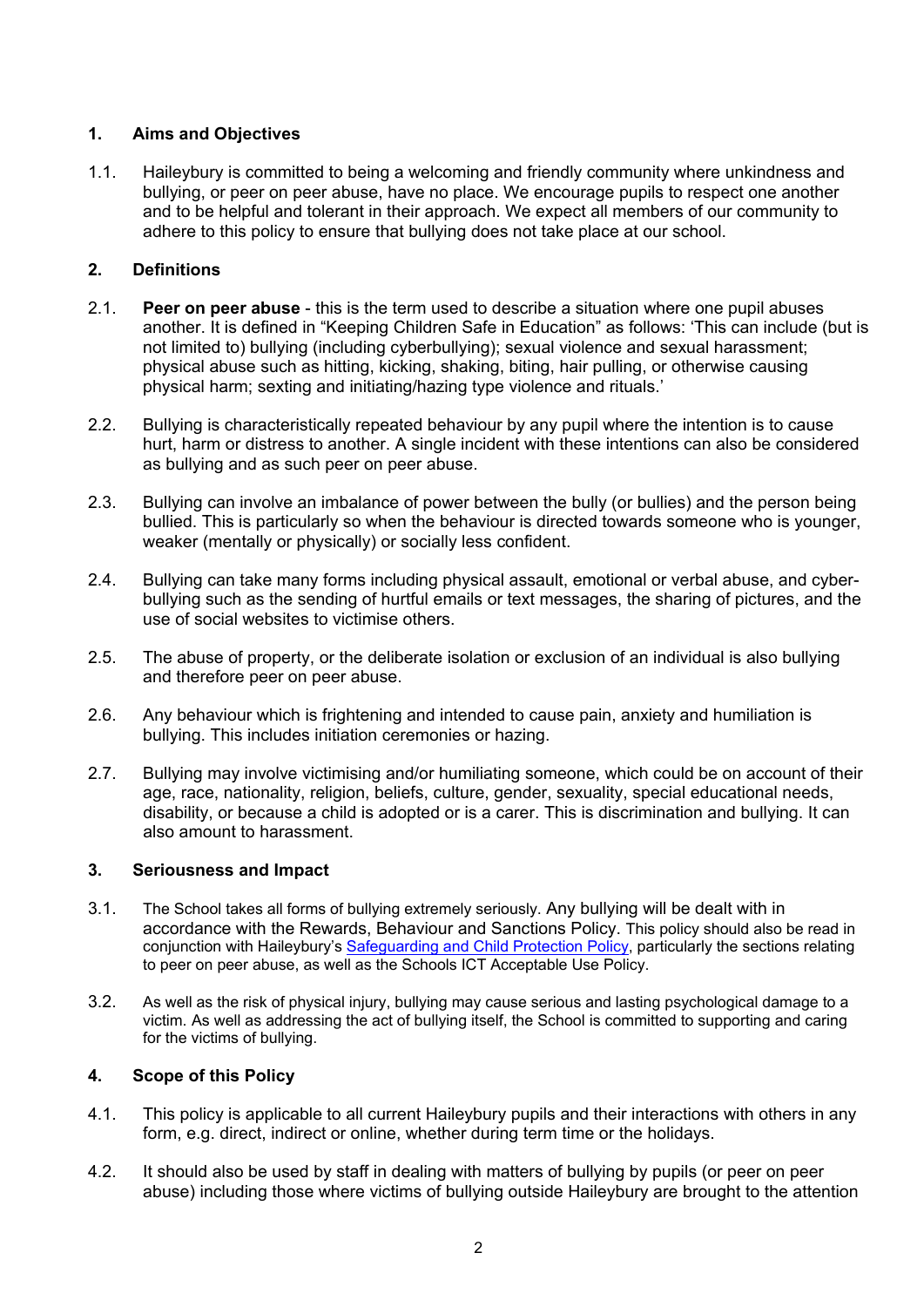of the Haileybury Designated Safeguarding Lead (DSL), Proctor or Deputy Master by other schools or through other agencies.

# **5. Responsibilities and Roles**

- 5.1. All members of the school community have a responsibility to take action if they see, hear or suspect that bullying is taking place or if they become aware that any member of the school community has been involved in bullying. This responsibility applies irrespective of whether it has occurred inside or outside of school.
- 5.2. The Deputy Master has responsibility for pupil pastoral care and discipline at Haileybury. The Deputy Master works closely with the DSL who deals with safeguarding matters, and the Proctor who deals with day to day disciplinary matters. Any incident where bullying is suspected (or if there is reasonable cause to suspect a pupil is suffering or likely to suffer significant harm), will be considered as a potential safeguarding concern (further details can be found in the [Safeguarding and Child Protection Policy\)](https://www.haileybury.com/policies-publications/), and as such be referred to the Child Protection Team[1.](#page-2-0) The School reserves the right to report certain incidents of bullying to Hertfordshire Safeguarding Children Board (HSCB).
- 5.3. The DSL is responsible for online safety in accordance with the School's Safeguarding and [Child Protection Policy.](https://www.haileybury.com/policies-publications/) The DSL works closely with the Director of IT and the Deputy Master regarding the filtering and monitoring of inappropriate content and to identify potential safeguarding issues.
- 5.4. Some bullying behaviour may amount to a legal offence. The School reserves the right to report certain incidents of bullying to the Police, or consult with the Police as appropriate.
- 5.5. Parents are encouraged to work with the School in supporting their children to bring incidents or allegations of bullying to the School's attention irrespective of whether those incidents have happened within the school grounds or not. So as not to jeopardise or influence any investigations undertaken by the School, parents are asked to refrain from engaging in conversation with other pupils' parents about such matters.
- 5.6. Older pupils are encouraged to be alert to any bullying amongst younger pupils, to offer support to them and inform staff of any concerns. The role of older pupils is an important element in the wellbeing of schools. Should any pupil become aware that another pupil is being bullied, that pupil must seek advice and help.
- 5.7. Should a pupil be bullied, they are strongly encouraged to report this and to seek advice and help. There are various ways in which victims of bullying can seek this support. These are made known to pupils widely.
- 5.8. Pupils can help to prevent cyber-bullying by keeping their log-in details and passwords confidential and regularly changing their passwords. They should also report any concerns regarding postings, about themselves or others, to their HM, tutor or a College Prefect.

## **6. Training and Education for Pupils, Staff and Parents**

6.1. PSHE lessons and tutorial sessions deal with the topic of bullying and its impact. Pupils are encouraged to discuss bullying and recognise its harmful effects as well as to consider

<span id="page-2-0"></span>

<sup>&</sup>lt;sup>1</sup> The Child Protection Team consists of the Designated Safeguarding Lead for Child Protection (DSL); and a number of deputy DSLs. The Child Protection Team can be contacted by telephone: 07384 254 505 or by email: [childprotection@haileybury.com](mailto:childprotection@haileybury.com)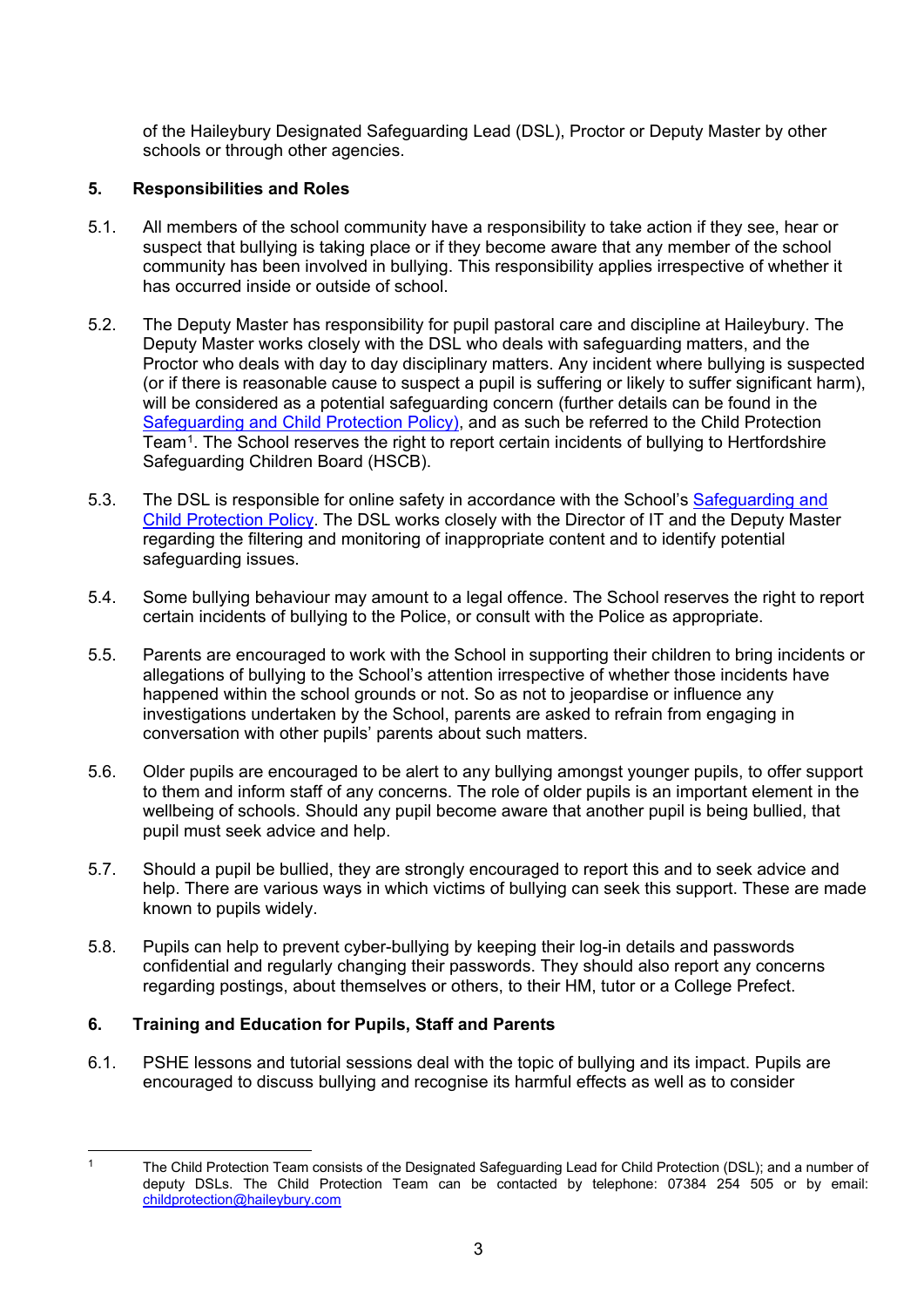strategies that might be employed to help develop resilience and to cope with bullying if they experience or witness it.

- 6.2. PSHE lessons and tutorials are used to discuss the differences between people and develop an inclusive culture; they are also used to encourage tolerance, to understand the importance of avoiding prejudice-based language, and to explain how any bullying (including cyber-bullying) concerns can be reported.
- 6.3. PSHE lectures cover issues relating to mental health, bullying, particularly cyber-bullying and staying safe online. These are normally conducted by outside experts who bring an up to date perspective for staff and pupils.
- 6.4. Haileybury has an ongoing programme for training its staff in Mental Health First Aid and in understanding the needs of pupils with special educational needs or disabilities. Online safety training is available for teachers.
- 6.5. Parents are informed about matters relating to online safety through parental talks. Ways of obtaining pastoral support e.g. with bullying concerns are also explained to parents during the admissions process and regularly thereafter.

#### **7. Procedures for Reporting Bullying**

7.1. Incidents of, or concerns about bullying should be raised either with the HM of the boarding house the pupil belongs to, or with the Proctor, via CPOMS. If the pupil is at risk, the Safeguarding Team should be contacted immediately. Additionally, in accordance with the Safeguarding and Child Protection Policy, anyone can make a referral to Children's Services if they have an immediate concern about a child's safety and wellbeing.

#### **8. Support to Victims and Perpetrators**

- 8.1. Support, counselling and additional guidance will be offered to all parties involved. This may include parents. Those listed below are people to whom pupils and parents may turn for support and guidance on any bullying issues:
	- Deputy Master, Deputy Head (Safeguarding and Wellbeing)/ DSL, Proctor and the Child Protection Team.
	- HMs and the team of Tutors working within each House.
	- Head of Boarding, Head of Sixth Form, Assistant Head (Heads of Year), and the Heads of Year.
	- The School Chaplain, the School Counsellors or the Independent Listener.
	- The Health Centre staff, including the Health Centre Manager or School Doctors.
	- Master, Deputy Head (Academic), Deputy Head (Co-curricular).
	- The Learning Support Department.
	- Heads of Houses, Peer Supporters, College and House Prefects.
	- Parents, siblings and friends.
	- [Childline.](https://www.childline.org.uk/)
- 8.2. The HM, tutor and, as necessary, the School Counsellor, Head of Year, DSL, Proctor, Child Protection Team, Deputy Master or Master will review the situation and check on the progress of all pupils involved. [CPOMS](https://haileybury.cpoms.net/auth/identity?origin=https://haileybury.cpoms.net/) should be updated at all stages.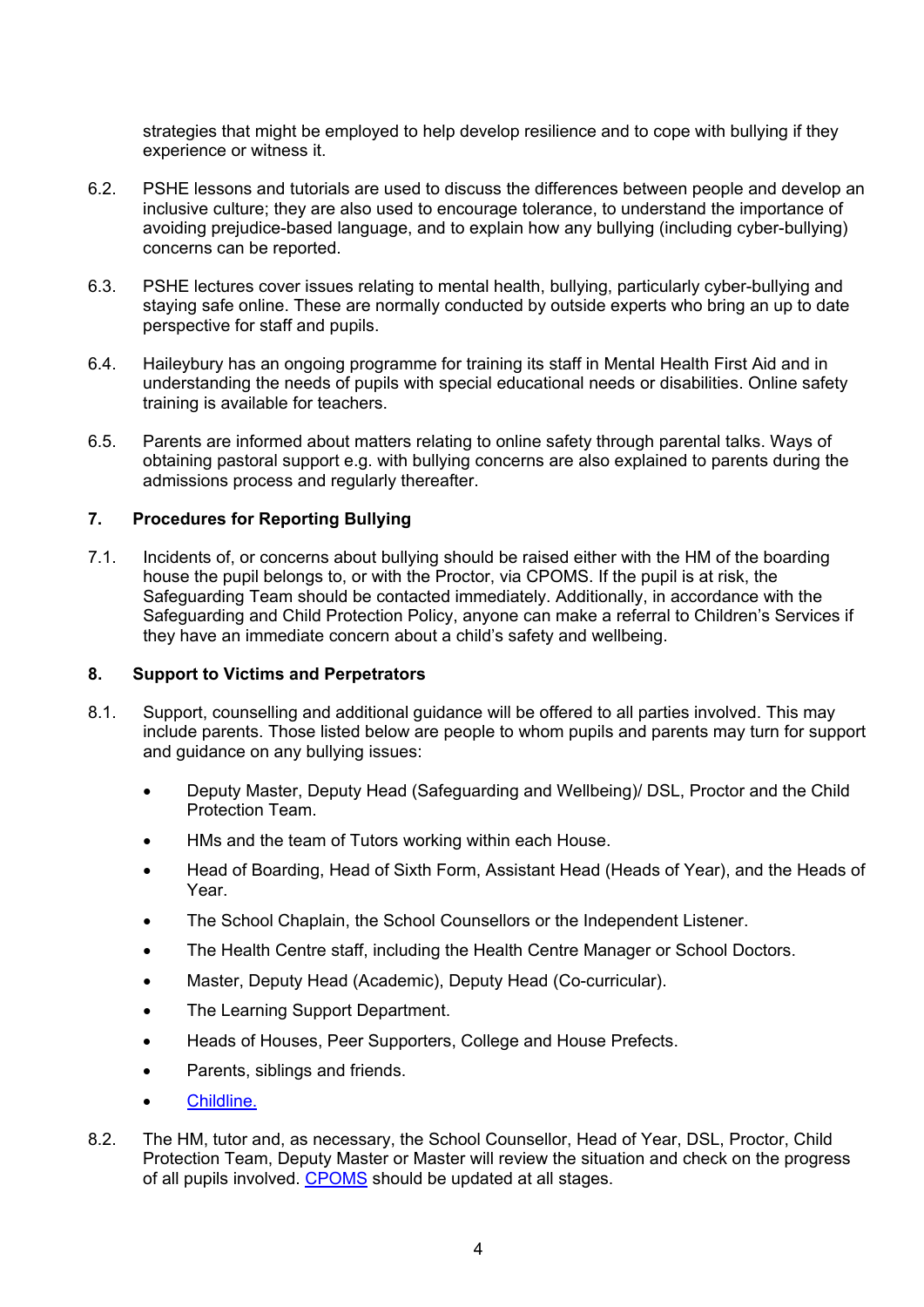## **9. Responses to Bullying Incidents**

- 9.1. If there is a physical injury please refer the pupil immediately to the Health Centre on 01992 706288/706494 then inform the Child Protection Team on 07384 254 505.
- 9.2. If the pupil is 'in need' or 'at risk' please inform the Child Protection Team immediately on 07384 254 505.
- 9.3. The Proctor should be informed using [CPOMS,](https://haileybury.cpoms.net/auth/identity?origin=https://haileybury.cpoms.net/) either by the HM or the member of staff witnessing the incident. The Proctor will liaise with any individual/s who initially reported the incident.
- 9.4. The Proctor will consult with the relevant HM(s) to jointly agree on a suggested course of action to establish the facts associated with the incident. The Proctor will liaise with the Child Protection Team regarding any concerns, and the Child Protection Team may choose to escalate any concerns to Child Protection status within CPOMS.
- 9.5. In consultation with the Proctor, the HM will (via telephone or email communication) keep parents of those involved informed about bullying incidents.
- 9.6. The Proctor and/or Child Protection Team will liaise with the Learning Support Department and ensure that where necessary any SEND issues are considered.
- 9.7. The Master reserves the right to temporarily exclude a pupil (or pupils) for a period while facts are being established.
- 9.8. Sanctions applied and management approaches adopted will depend on the seriousness of an incident. Haileybury has a clear policy on Rewards, Behaviour and Sanctions, Any sanctions will be decided in line with this policy.
- 9.9. Given that bullying can have a serious detrimental effect on the pupil being bullied and on the community more widely, it should be recognised that a pupil may face expulsion for bullying and that this serious punishment can be applied even to a first occurrence and irrespective of the pupil's school record.
- 9.10. The Proctor will consult with the Deputy Master in any case where a serious disciplinary sanction is considered appropriate. The Deputy Master will consult with the Master in any case where a temporary exclusion (a suspension) or permanent exclusion from school might be considered appropriate.
- 9.11. Support, counselling and additional education will be offered to all parties involved, and, if necessary, to their parents.
- 9.12. In some situations a response might include the drawing up of a pupil contract between those involved which parties must agree and adhere to, or the appointment of a staff mentor to whom a pupil can turn for additional support and guidance.
- 9.13. Cyber-bullying can lead to additional sanctions involving the removal of ICT privileges and the confiscation of devices.

## **10. Record Keeping and Data Protection**

10.1. Electronic records of minor bullying incidents and any disciplinary sanctions imposed are kept by the relevant HM to evaluate the effectiveness of the approach adopted, to enable the identification of any patterns in bullying activity and enable remedial actions to be taken where necessary. These records will be checked by the Head of Boarding and/or Proctor annually. Any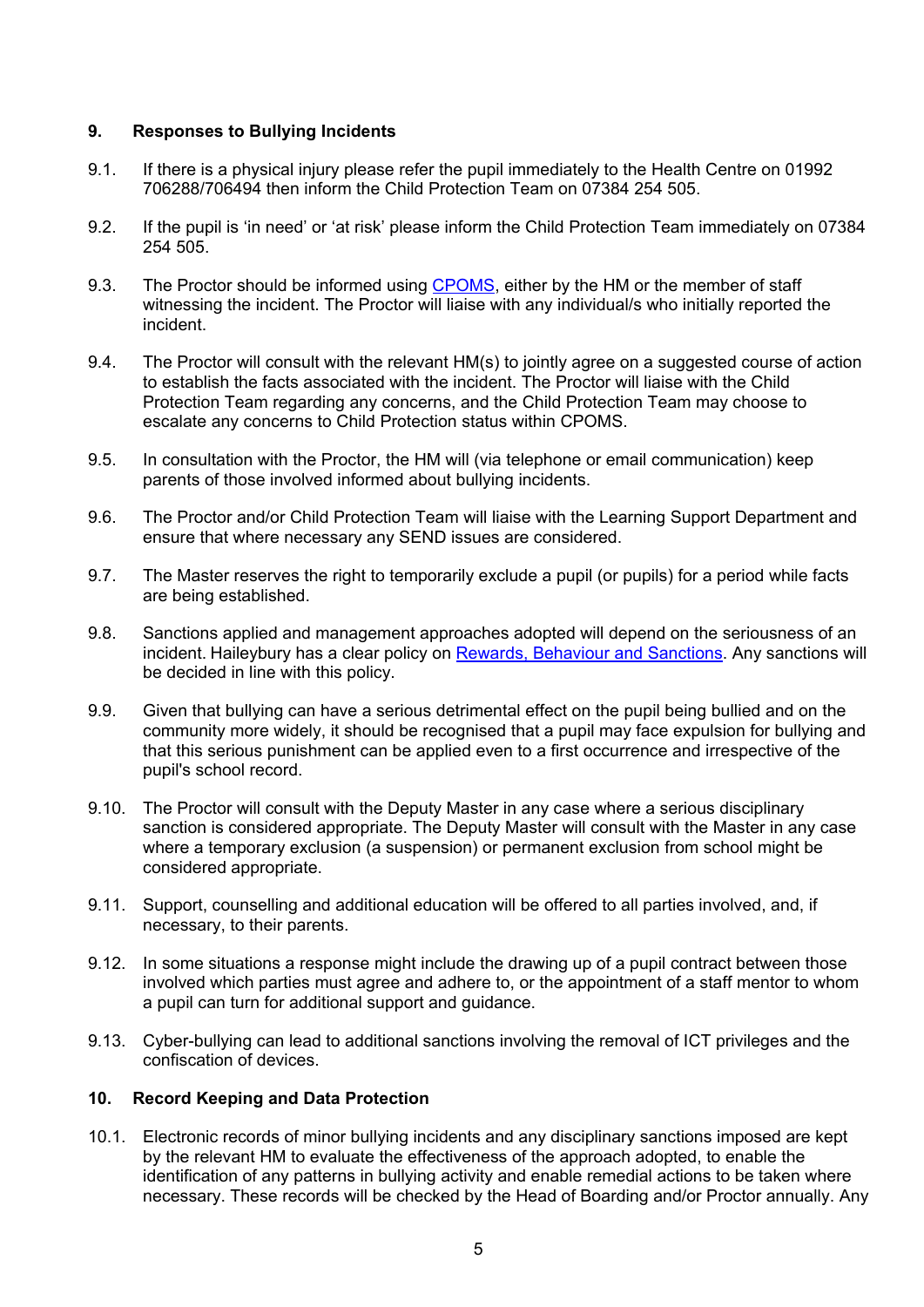patterns should be flagged within CPOMS. In addition, the Proctor will monitor the proportion of sanctions issued to pupils on the SEND register and follow up accordingly with the Deputy Master, HM and Head of Learning Support if necessary.

- 10.2. Electronic records of serious incidents and the disciplinary sanctions imposed are kept by the Proctor and Deputy Master to evaluate the effectiveness of the approach adopted, to enable the identification of any patterns in bullying activity and enable remedial actions to be taken where necessary. The Proctor and/or Deputy Master will report any findings to the Master who will in turn report to the Governing Council as appropriate.
- 10.3. Data Protection: Bullying is a child protection issue. Information related to a child protection or safeguarding concern will be disseminated to the appropriate staff and local agencies on a 'need-to-know' basis, keeping the welfare and safety of the pupil in question at the centre of any decision made. All staff are made aware of their duty to process personal information fairly and lawfully, in line with data protection legislation, but that this must not be a barrier to sharing information where the failure to do so would result in a child being placed at risk of harm.